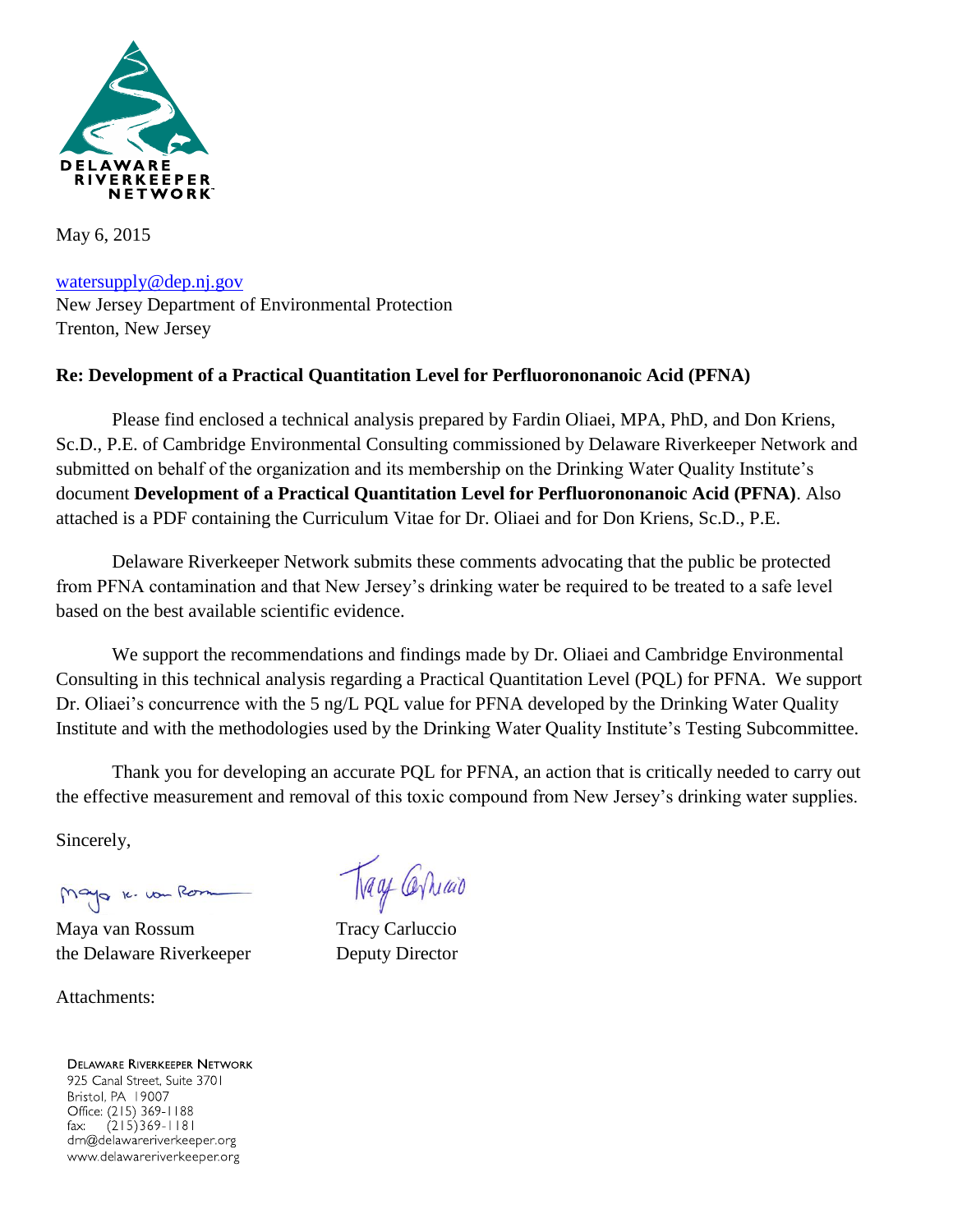Technical Analysis of NJ Drinking Water Quality Institute Proposed Health-Based Maximum Contaminant Level (MCL) for PFNA in Drinking Water

Curriculum Vitae - Fardin Oliaei, MPA, PhD. and Don Kriens, Sc.D., P.E.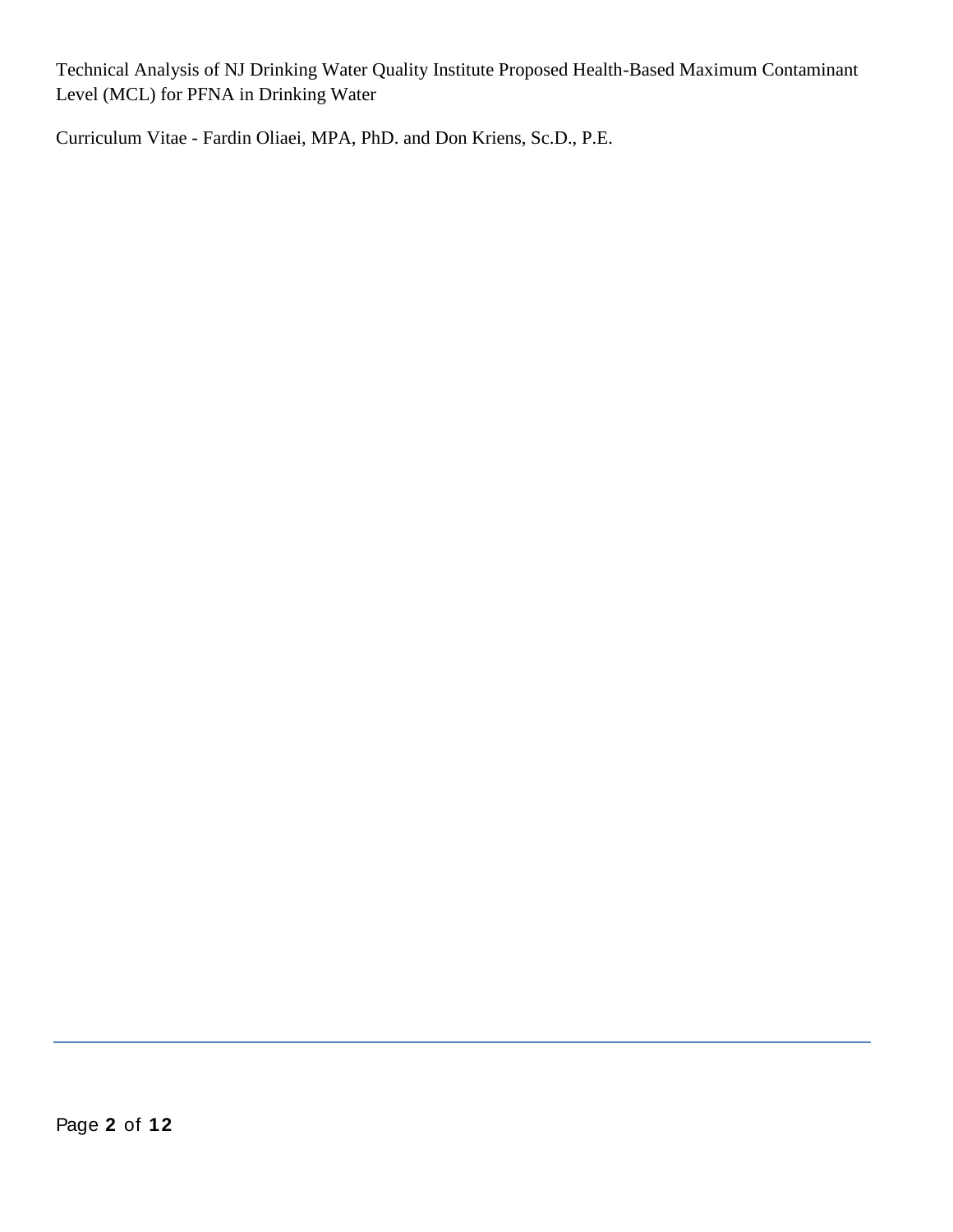# Technical Analysis of New Jersey Drinking Water Quality Institute

**Development of a Practical Quantitation Level for Perfluorononanoic Acid**

**prepared by** 

**Fardin Oliaei MPA, Ph.D.** 

**Don Kriens Sc.D., P.E.**

**Cambridge Environmental Consulting**

**May 5, 2015**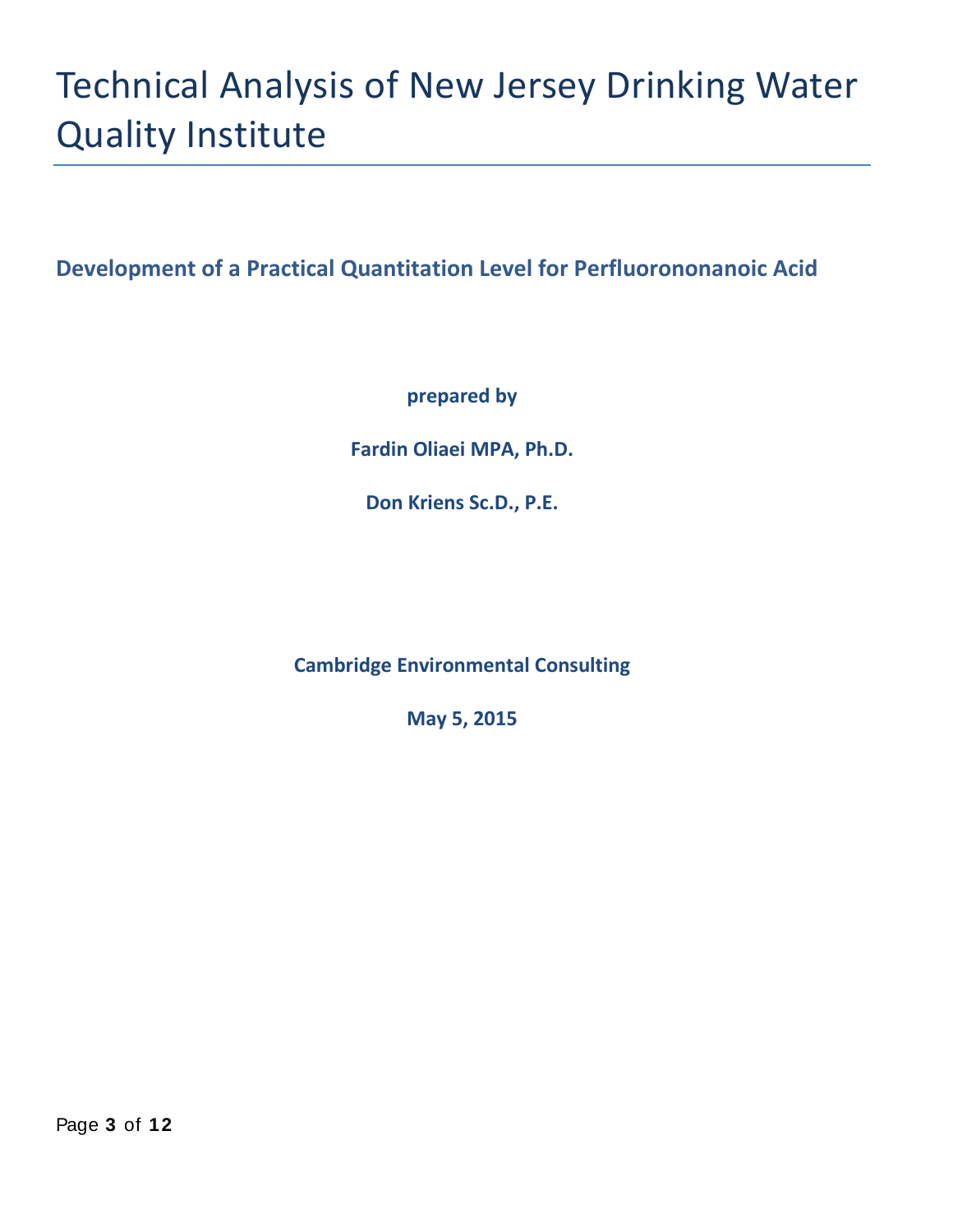# **Technical Analysis of Proposed NJDWQI Development of a Practical Quantitation Level for Perfluorononanoic Acid**

#### **prepared by**

#### **Cambridge Environmental Consulting**

The Method Detection Limit (MDL) and derivative Practical Quantitative Level (PQL) are used to estimate the limits of performance of analytical methods for measuring contaminants. The MDL is the minimum detection capability of particular method reported by each laboratory and defined as the concentration of a contaminant (with true value greater than zero) that can be measured and reported with 99% confidence. The PQL is the minimum concentration for which the contaminant can be reliably quantitated within acceptable limits of uncertainty.

To develop an appropriate PQL requires a thorough evaluation of analytical methods with adequate sensitivity to detect PFNA at or below a proposed health based Maximum Contaminant Level (MCL). To develop the PQL for PFNA, the NJDWQI Testing Subcommittee considered accredited laboratories based on the National Environmental Laboratory Accreditation Program (NELAP), and those that are participating in the EPA Unregulated Contaminant Monitoring Rule 3 (UCMR3), and certified by NJDEP OQA for PFNA Analysis with Reporting Limit under 20ng/L. The Minimum Reporting Level (MRL) is defined as the minimum concentration by which PFNA is reliably quantitated by the individual laboratory.

The Testing Subcommittee evaluated the following three methods for deriving the PQL for PFNA:

- 1. **Developing PQL using MDLs** The individual MDL value from nine laboratories was used to determine median MDL value of 0.4 ng/L as a representative inter-laboratory MDL. The PQL could be calculated by multiplying the median MDL by a factor of 4, 5, or 6 (Eaton, et. al., 1993). The Testing Subcommittee chose to use convention of multiplying the median MDL value by a factor of 5 to derive the **PQL of 2 ng/L** for PFNA based on the inter-laboratory MDL.
- 2. **Bootstrap Estimate of a Confidence Interval of a Mean –** Is an approach recently used by EPA that generates distribution and associated 95% upper and lower confidence intervals from the skewed values for inter-laboratory MDLs. The upper confidence limit from the Bootstrap method was multiplied by 5 to determine a PQL of 4.6 ng/L for PFNA. Bootstrap technique was also used for the reporting limit (RL) data, generating an upper confidence limit of 3.42 ng/L.
- **3. Developing PQL using MRLs** –The Testing Subcommittee also assessed PQL value using the MRLs that account for both accuracy and precision as opposed to MDLs that are mainly measure of precision. The average of the reporting limits was calculated to be 4.9 ng/L. Since 4.9 ng/L is based on actual reporting limits obtained from laboratories, the Testing Subcommittee thus recommends **the PQL of 5 ng/L for PFNA.**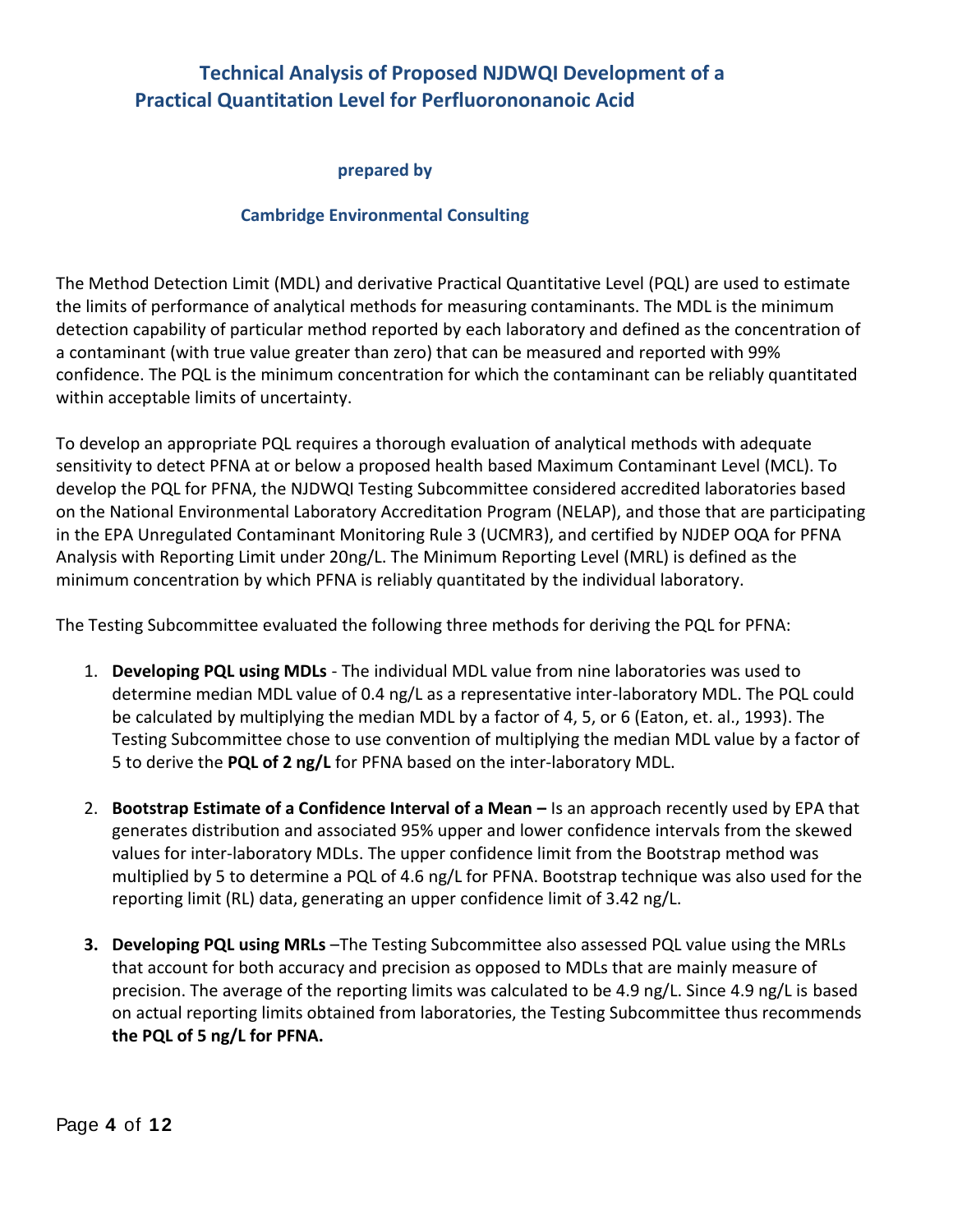We concur with the methodologies used by the NJDWQI in evaluation of a PQL for PFNA, and concur with the 5 ng/l PQL value developed by the NJDWQI Testing Subcommittee.

#### **References:**

Eaton, Andrew, Principal Investigator, Evaluation of PQL Determination Methodologies, Division of Science and Research Final Report Contract P33501, 1993.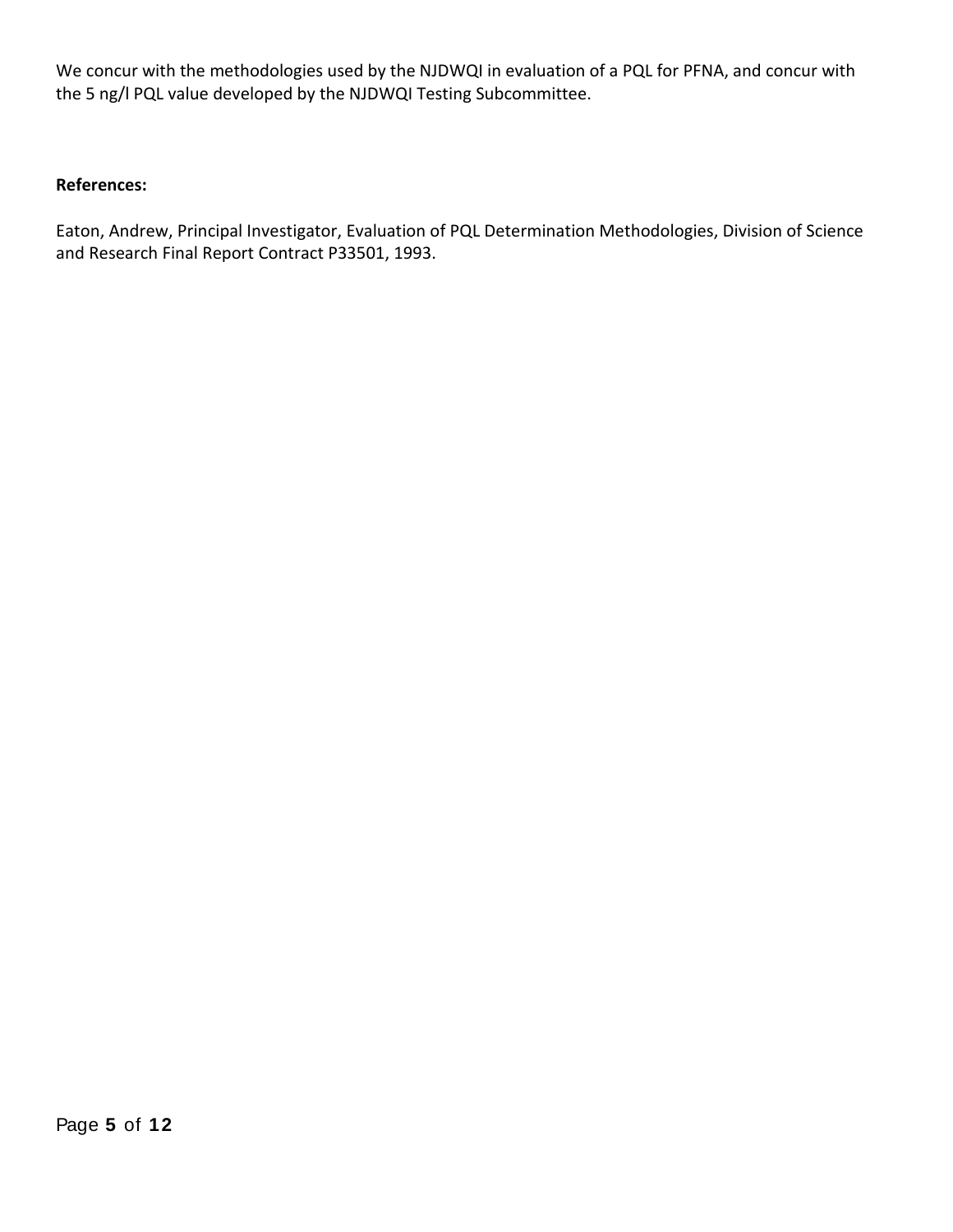**Curriculum Vitae Fardin Zoe Oliaei** *[fardin\\_oliaei@hks09.harvard.edu](mailto:fardin_oliaei@hks09.harvard.edu) Phone: 617-775-5797*

### **PROFILE**

- Accomplished scientist with years of experience in creating innovative solutions to challenging environmental problems related to public health, policy development and environmental sustainability.
- Experienced project manager with skills in the application of analytical methods and techniques necessary for working within the framework of state/federal environmental and public health organizations.
- Registered independent consultant in the UNEP and UNIDO experts' roster for U-POPs and New-POPs and implementation of the Stockholm Convention on Persistent Organic Pollutants.
- Rigorous researcher and team leader experienced in spearheading all phases of (planning, budgeting, developing, conducting, and directing) of environmental project management.
- Effective communicator with ability to translate complex scientific data into coherent material in order to inform audiences with varying degrees of knowledge about environmental issues.
- Conscientious professional with experience presenting expert witness testimony in litigation cases involving a wide range of environmental problems and related public health issues.
- Experienced college instructor developing and teaching natural sciences and environmental science and public health policy courses.

### **EDUCATION**

Harvard University School of Public Health, Boston, MA Audited several courses: Air Pollution; Water Pollution; and Risk Assessment

Harvard University John F. Kennedy School of Government, Cambridge, MA Master in Public Administration Concentration*:* Leadership and International Env. Health Policy and Management

Western Michigan University, Kalamazoo, MI

PhD in Environmental Sciences

 Dissertation title: Acid Rain and Lake Acidification Impacts on Aquatic Life MS in Biology

Thesis title: Drinking Water Quality and Waterborne Diseases in Rural Iran

National University of Iran, Tehran, Iran BS Chemistry, Minor Biology

### **PROFESSIONAL EXPERIENCE**

**Cambridge Environmental Consulting, LLC., Boston, MA 2006 - Present Senior Scientist and President**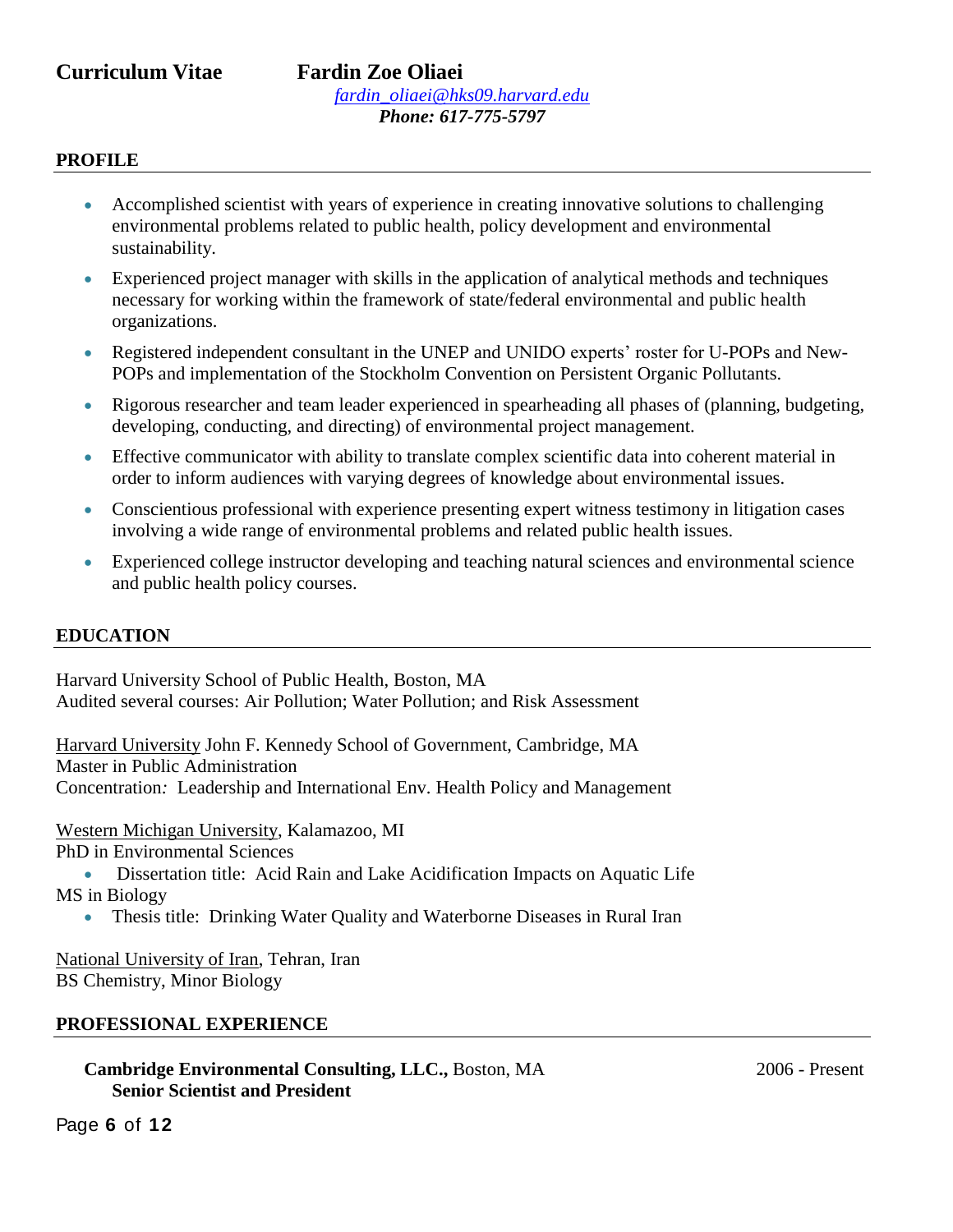- "Visiting Professor" at the Iranian National Institute of Oceanography (INIO) conducted training workshops for INIO staff/scientist and coastal management professionals on the policy aspects of coastal zone management and its implications. The training was tailored to the local cultural characteristics, government structure, resource integrity, and management needs of the country (2012).
- Invited by the Iranian Governor's Officials to visit and evaluate the environmental impacts of a historically contaminated site caused by the largest landfill located near the Caspian Sea. Developed an integrated solid waste management plan for implementation, including an assessment of all environmental risks, and the development of mitigation efforts required to minimize the adverse impacts on Public health and the environment (2012).
- Participated and presented two papers at Dioxin 2010 30th International Symposium on Halogenated Persistent Organic Pollutants (POPs) on 1) Presence of PBDEs in Minnesota Landfills – Environmental Releases and Exposure Potential, and 2) Investigation of PFOS/PFCs Contamination from a PFC Manufacturing Facility in Minnesota – Environmental Releases and Exposure Risks (2010).
- Chaired the "New POPs" Section (Implication of Stockholm Convention of New POPs) of the 11<sup>th</sup> International HCH and Pesticide Forum, Cabala, Azerbaijan (2012).
- Serve as expert witness in environmental litigation pertaining to release of industrial toxic contaminants.
- Conduct evaluations of toxic contaminants (including New POPs) and use dispersion modeling (groundwater, surface water, soils and air) to evaluate contaminants' environmental impacts and public health risks.
- Review and evaluate EPA documents related to the issuance of new source National Pollutant Discharge Elimination System (NPDES) permits to industrial activities.

# **Women's Environmental Institute (WEI),** St. Paul, MN 2006 - 2012 **Principal Scientific Consultant**

- Served as a WEI Board Member and later, as the principal scientific consultant, developed environmental justice education program to promote environmental awareness, sustainability, and health disparity.
- Directed and managed projects on environmental issues related to public health and environmental quality.
- Analyzed the effectiveness and efficiency of existing environmental and public health programs for the implementation and administration of programs best fit the affected communities. Identified and presented to public policy makers the problems affecting concerned communities.
- Evaluated the impact of toxic pollutants on the growth and development of exposed children. Developed multimedia outreach programs to inform families about toxic exposure and consequences.
- Developed culturally specific environmental training and educational seminars for exposed communities through different radio stations and newspapers.

# **Mote Marine Laboratory, Sarasota, FL 2007-2008 Associate Scientist**

- Designed health risk assessment framework to evaluate potential exposure pathways and toxicity effects of contaminants in Florida manatees. Contributed to development of research proposals.
- Evaluated public and environmental regulatory policies and proposed effective mitigation tools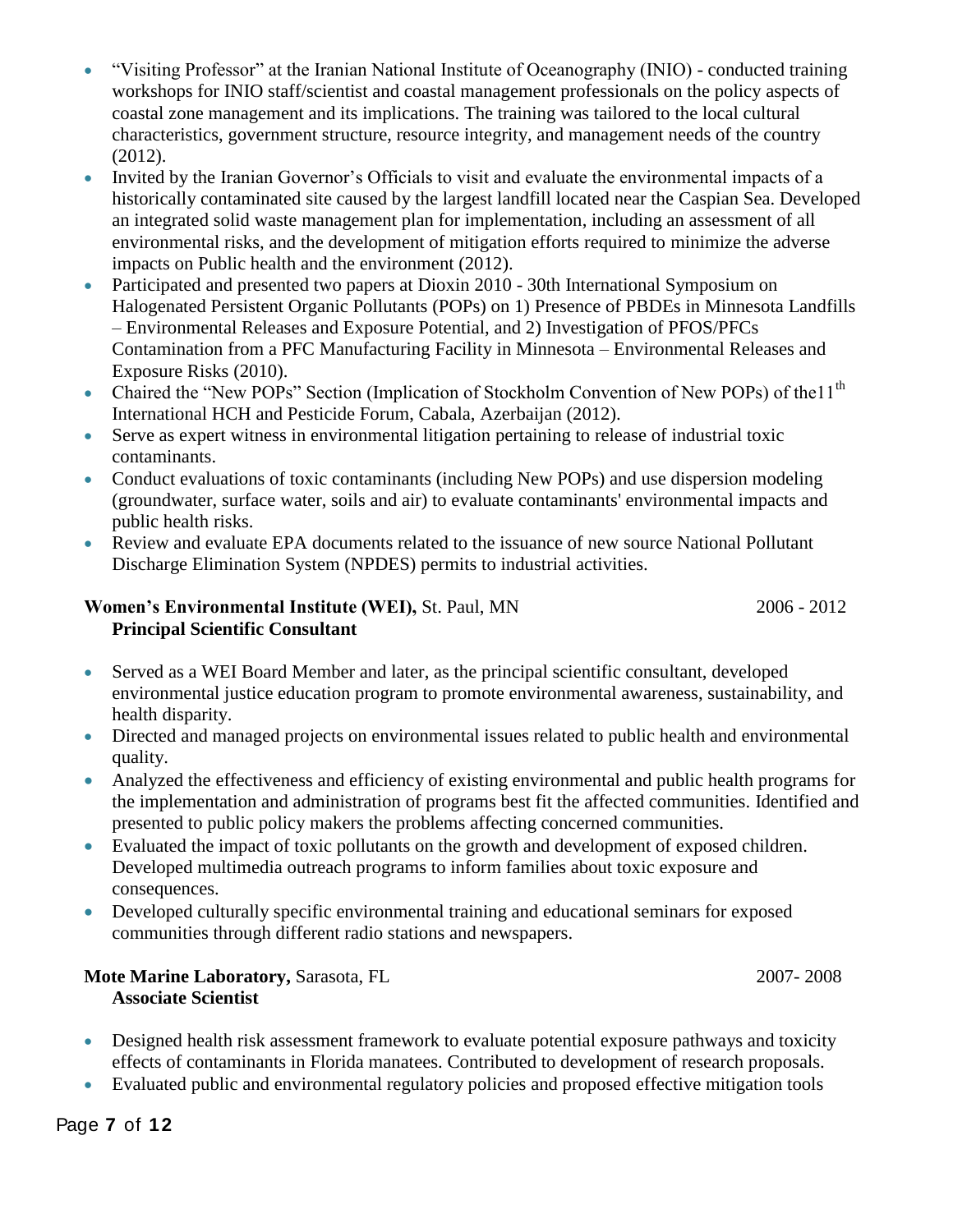### **Minnesota Pollution Control Agency (MPCA), St. Paul, MN 1989 - 2006 Senior Scientist, Project Manager, and Emerging Contaminants Program Coordinator**

- Developed policy, program analysis methods, and multimedia strategy to assess health impact of toxic chemicals.
- Initiated and led the Emerging Contaminants Program for the competent authority (MPCA).
- Prepared Environmental Impact Assessments (EIS) for major projects in MN and communicated the results, including the potential social, and economic impacts of these projects with authorities and public.
- Represented the MPCA as a scientific expert, liaison, and critical state contact in the PCBs, Dioxin, and emerging contaminants activities of the US EPA, Great Lakes Binational Strategy (GLBNS) and in other related national and international programs.
- Worked closely with diverse array of clientele and stakeholders (federal and state governments, industry, grass root organizations, affected communities, and the state legislators) to develop progressive environmental policies and educational materials.
- Presented at international conferences and gave presentations regarding environmental issues in public meetings, legislative hearings and governmental agencies.
- Managed contracts and secured federal/state grants and awards for health impacts of contaminant in Minnesota.
- Developed statewide air toxics monitoring/bio-monitoring network using mass balance and integrated air exposure-effect models.
- As the technical coordinator and MPCA liaison, built partnership between PCA and other sister agencies (MN Department of Health, MN Department of Natural Resources, and MN Department of Agriculture), USA EPA, and MN university researchers for ongoing efforts to identify, evaluate, control, regulate, and reduce the emerging pollutants with endocrine disruptive characteristics (PFOS and PFOA, PBDEs, and pharmaceuticals).
- Assessed the current regulations and programs already in place that may be addressing reduction of toxic contaminants of concern, identified unregulated emerging contaminants of greatest potential risk to human health and the MN environment, rationale of why these contaminants need to be regulated.

# **TEACHING EXPERIENCE**

Teach biology, chemistry, environmental science, health and policy-related courses (Elements of Health and Wellness, Foundations of Research, Public Policy Planning and Implementation), part-time at:

| $\bullet$ | University of Phoenix - Adjunct Faculty                 | Boston, MA        | 2010 - Present |
|-----------|---------------------------------------------------------|-------------------|----------------|
| $\bullet$ | <b>Regis College</b> – Adjunct Professor                | Weston, MA        | $2012 - 2013$  |
|           | <b>Hamline University – Adjunct Assistant Professor</b> | St. Paul, MN      | $2002 - 2003$  |
| $\bullet$ | St. Paul College - Adjunct Assistant Professor          | St. Paul, MN      | 1998 - 2002    |
| $\bullet$ | <b>Inver Hills Community College – Adjunct Faculty</b>  | St. Paul, MN      | 1996 - 2002    |
| $\bullet$ | <b>Minnesota Department of Corrections</b>              | Various locations | 1998 - 2000    |
| $\bullet$ | Normandale Community College - Adjunct Faculty          | Bloomington, MN   | 1990 - 1998    |
| $\bullet$ | <b>Northland College – Assistant Professor</b>          | Ashland, WI       | 1986 - 1989    |
| $\bullet$ | <b>Western Michigan University – Teaching Assistant</b> | Kalamazoo, MI     | 1980 - 1985    |
|           |                                                         |                   |                |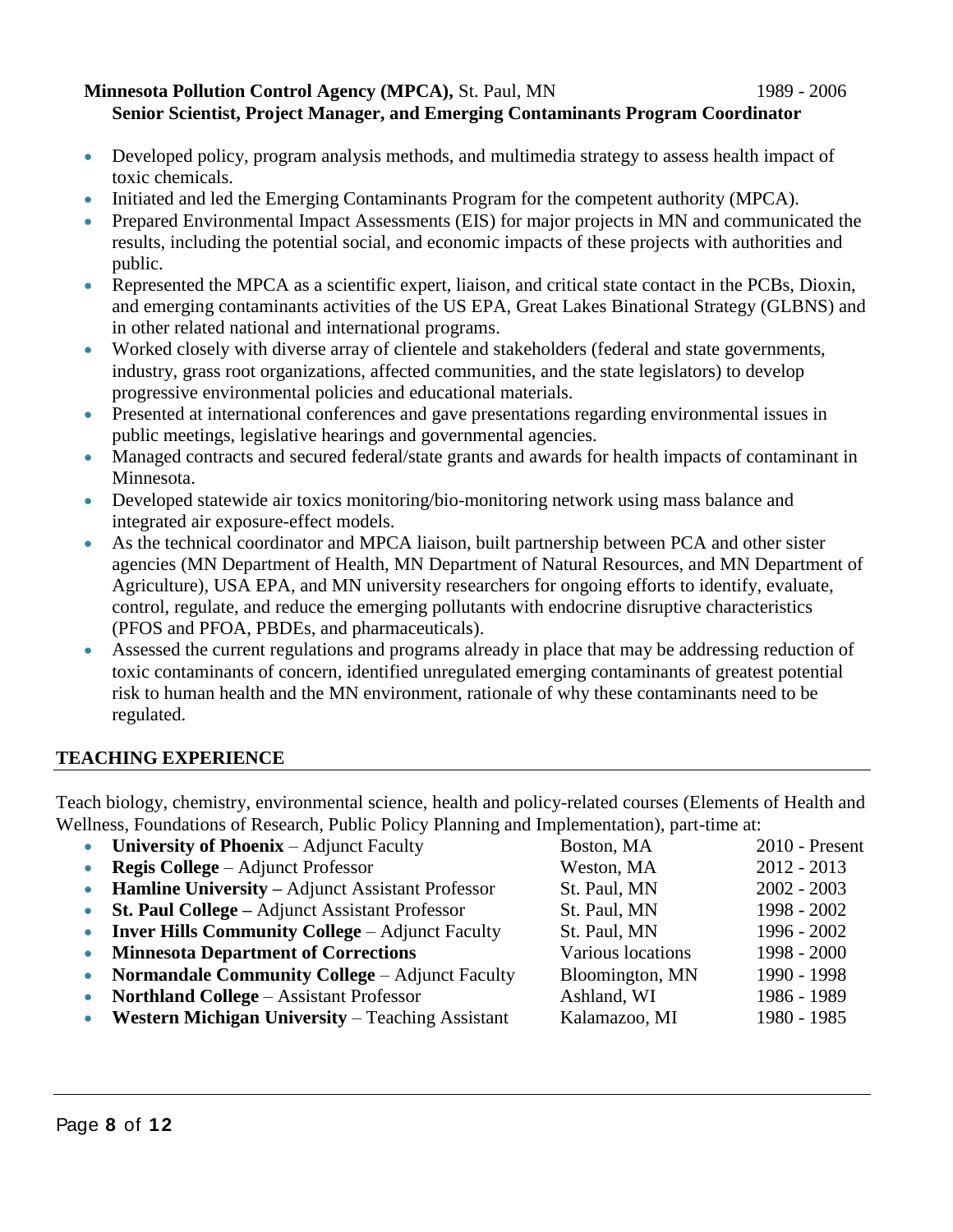# **PROFESSIONAL AFFILIATIONS**

| • Member, PCB Elimination Network (PEN) of the Stockholm Convention   | $2011$ - Present |
|-----------------------------------------------------------------------|------------------|
| • Member, Society of Environmental Toxicology and Chemistry           | 1990 - Present   |
| • Member, Board of Directors, Women's Environmental Institute         | 2003 - Present   |
| • Member, Aquatic Biogeochemistry Research Group, Harvard University, |                  |
| Harvard School of Public Health (HSPH)                                | $2010 - 2012$    |
| • Member, American Chemical Society                                   | $1992 - 2010$    |
| • Member, Air and Waste Management Association                        | $1998 - 2010$    |
|                                                                       |                  |

# **LANGUAGE SKILLS**

• Fluent in English and Farsi (Persian)

# **PUBLICATIONS**

- Brambilla, G., d'Hollander, W. Oliaei, F., Stahl, T., and Weber, R. Pathways and factors for food safety and food security at PFOS contaminated sites within a problem based learning approach, Accepted for publication at Chemosphere, 2014.
- Oliaei, F., Weber, R., Watson, A., and Kriens, D. Review of Environmental Releases and Exposure Risk of PFOS/PFAS Contamination from a PFOS Production Plant in Minnesota. Environmental Science and Pollution Research, 2013.
- Oliaei, F., Weber, R., and Watson, A. Landfills and Wastewater Treatment Plants as Sources and Reservoir of Polybrominated Diphenyl Ether (PBDE) Contamination. Environmental Science and Pollution Research, 2012.
- Weber, R., Watson, A., and Oliaei, F. *The Stockholm Convention Listing of New POPs – Implications and Follow Up Activities.* 11<sup>th</sup> International HCH and Pesticide Forum, Cabala, Azerbaijan, 2011.
- Oliaei, F., Weber, R., and Watson, A. *Landfills and Wastewater Treatment Plants as Sources of*  Polybrominated Diphenyl Either (PBDE) Contamination. 11<sup>th</sup> International HCH and Pesticide Forum, Cabala, Azerbaijan, 2011.
- Oliaei, F., Weber, R., and Watson, A. Contamination of Drinking Water and the Environment by Production and Industrial Use of Perfluoroalkyl Compounds (PFCs). 11<sup>th</sup> International HCH and Pesticide Forum, Cabala, Azerbaijan, 2011.
- Weber, R., Watson, A., Forter, M., and Oliaei, F. *Persistent Organic Pollutants and Landfills – A Review of Past Experiences and Future Challenges.* Journal of Waste Management & Research, 29(1), 107-121, 2011.
- Oliaei, F., Weber, R., and Watson, A. *Presence of PBDEs in Minnesota Landfills – Environmental Releases and Exposure Potential.* Organohalogen Comp. 72, 1346-1349, 2010. http://www.dioxin20xx.org/pdfs/2010/10-1509.pdf
- Oliaei, F, Kriens, D, and Weber, R. *Investigation of PFOS/PFCs Contamination from a PFC Manufacturing Facility in Minnesota – Environmental Releases and Exposure Risks.* Organohalogen Comp. 72, 1338-1341, 2010. http://www.dioxin20xx.org/pdfs/2010/10-1507.pdf.
- Oliaei (2010), *Update on PFC Investigation and Health Risks,* [http://www.w-e-i.org/update-pfc](http://www.w-e-i.org/update-pfc-investigation-and-health-risks-fardin-oliaei-2010)[investigation-and-health-risks-fardin-oliaei-2010](http://www.w-e-i.org/update-pfc-investigation-and-health-risks-fardin-oliaei-2010)
- Oliaei, F., and Kriens, D. *Environmental Releases of Perfluoroalkyl compounds from Two Landfills at the PFOS/PFC Production Site in Minnesota.* EPA – PFAA Day III, 2010.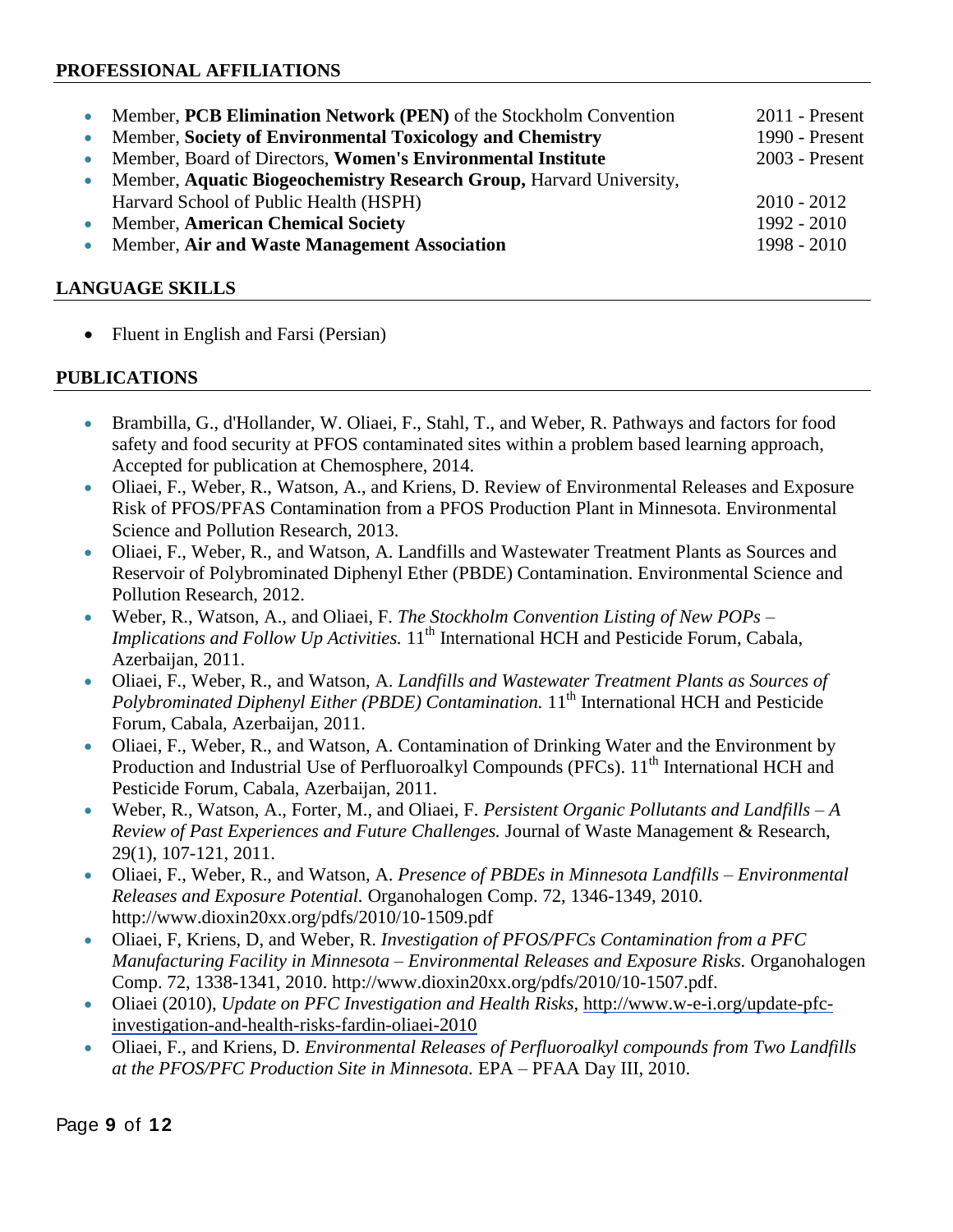- Oliaei, F., and Kriens, D. *Discovery of PFOS/PFC Contamination in Fish Near a PFOS/PFC Manufacturing Plant in Minnesota.* EPA – PFAA Day III, 2010.
- Oliaei, F., Kriens, D., and Kessler, K. *Perfluorochemical (PFC) Investigation in Minnesota: Phase One.* Minnesota Pollution Control Agency (MPCA). Legislative Report 2006. (79 pages).
- Oliaei, Fardin. *The presence and Distribution of Perfluorochemicals (PFCs) in Minnesota.* The EPA, Federal-State Toxicology and Risk Analysis Committee Meeting (FSTRAC), 2005.
- Oliaei, Fardin. *Flame Retardant: Polybrominated Diphenyl Ethers (PBDEs) in Minnesota.*  Minnesota Pollution Control Agency (MPCA). Legislative Report 2005. (34 pages).
- Oliaei, Fardin. *The Presence and Distribution of PBDEs in MN's Landfills, Wastewaters and the Environment.* Minnesota Pollution Control Agency (MPCA). Annual Report of the Closed Landfill Program (CLP). 2004
- Oliaei, F., and Hamilton, C. *PBDE congener profiles in fish with different feeding behaviors from major rivers in Minnesota.* Organohalogen Comp. 64, 356-359, 2003.
- Oliaei, F., King, P., and Phillips, L. *Occurrence and Concentrations of Polybrominated Diphenyl Ethers (PBDEs) in Minnesota Environment.* Organohalogen Comp. 58, 185-188, 2002.
- Pratt, G., Oliaei, F., Wu, C., Palmer, K., and Fenske, M. *An Assessment of Air Toxics in Minnesota.*  Environmental Health Perspective. 108(9), 815-825, 2002.
- Oliaei, Fardin. *Flame Retardants: Persistent, Bioaccumulative and Toxic Chemicals.* The EPA, Federal-State Toxicology and Risk Analysis Committee Meeting (FSTRAC). 2000.
- Oliaei, Fardin. *Toxic Air Pollutant Update.* Minnesota Pollution Control Agency (MPCA). 1999.
- Oliaei, Fardin. *Minnesota Air: Air Quality and Emissions Trends.* Minnesota Pollution Control Agency (MPCA). 1997, (215 pages).
- Pratt G., Gerbec, P., Livingston S., Oliaei F., Bollweg G., Paterson S., and Mackay D. *An indexing system for comparing toxic air pollutants based upon their potential environmental impacts.*  Chemosphere 27(8), 1359-1379, 1993.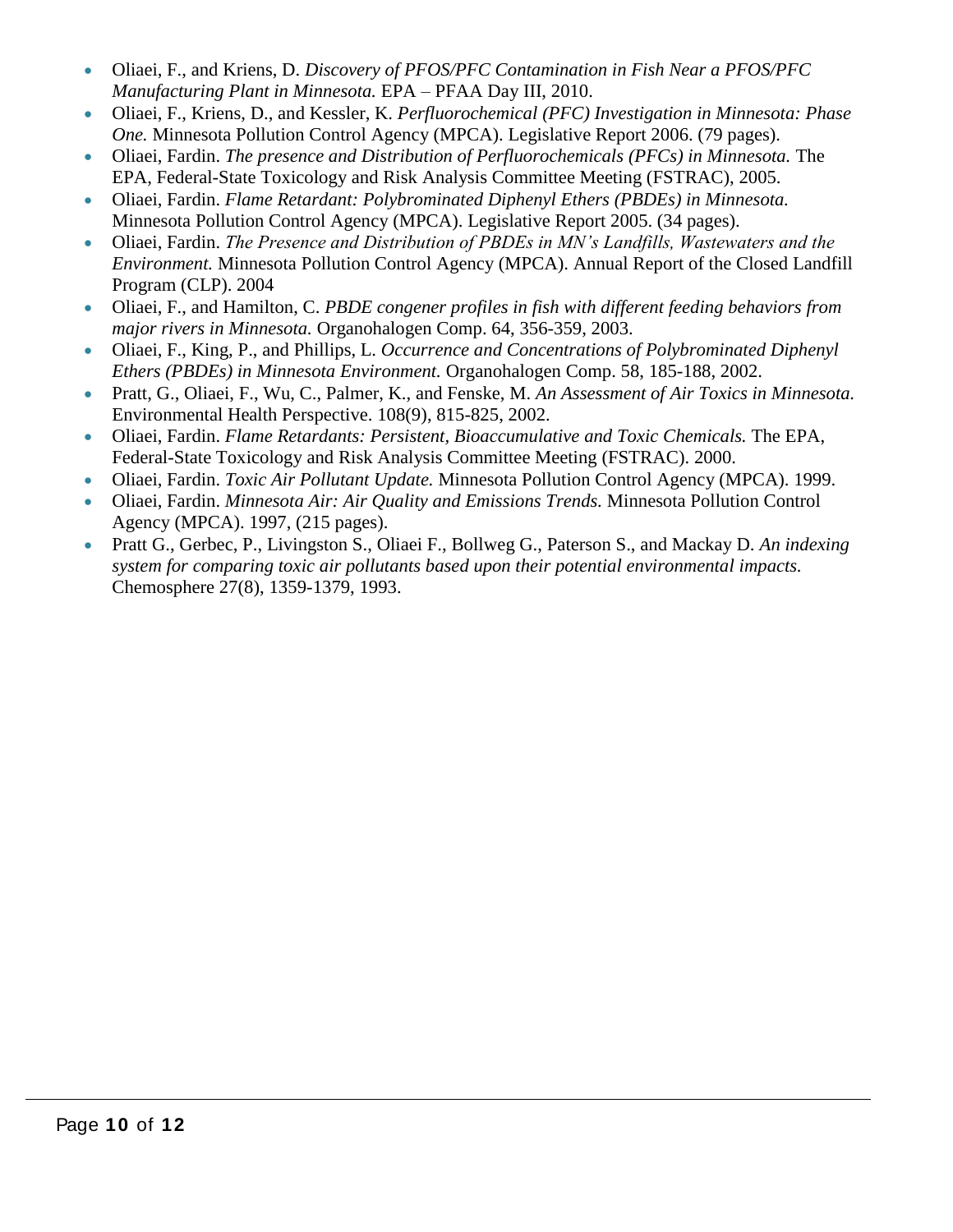# **Don Kriens Curriculum Vitae**

# **AREAS OF EXPERTISE**

- Professional engineer range of civil and environmental engineering projects, and design.
- Exposure and risk assessments for human health.
- Project manager toxic contaminant cleanup projects.
- Design of water/wastewater treatment systems, hydro-geologic studies, remediation projects, stormwater control, and hazardous waste cleanups (Superfund).
- Industrial technologies and processes, pollution prevention, industrial process chemistry, and application of emerging treatment technologies to industries.
- HAZMAT trained.
- Regulatory enforcement, civil and criminal. Skilled in technical writing and presentation, and negotiation. Knowledge of federal and state environmental regulatory programs.
- Global water scarcity problems, environmental policy and justice, climate change impacts, energy, and engineering economic analysis.
- Modeling exposure and risk of chemicals, including disinfection byproducts and contaminants in drinking water supplies.

# **EDUCATION**

HARVARD UNIVERSITY, Cambridge, MA Sc.D. Environmental Health Concentration - Exposure Sciences

HARVARD UNIVERSITY, Cambridge, MA M.S. Environmental Health

UNIVERSITY OF IOWA, Iowa City, Iowa. M.S. Environmental Engineering

UNIVERSITY OF IOWA, Iowa City, Iowa.

B.S. Sciences

# AWARDS

Bush Foundation Leadership Fellow 2008 U.S. EPA Civil and Criminal Investigation Award Harvard University Andelot Scholarship Harvard University Water Initiative Fellow

# **PROFESSIONAL EXPERIENCE**

# *1978-2008 MINNESOTA POLLUTION CONTROL AGENCY, St. Paul, MN*

Principal Engineer

Lead agency technical expert for water projects. Mentor to engineers, hydro-geologists, and other technical staff.

Page **11** of **12**